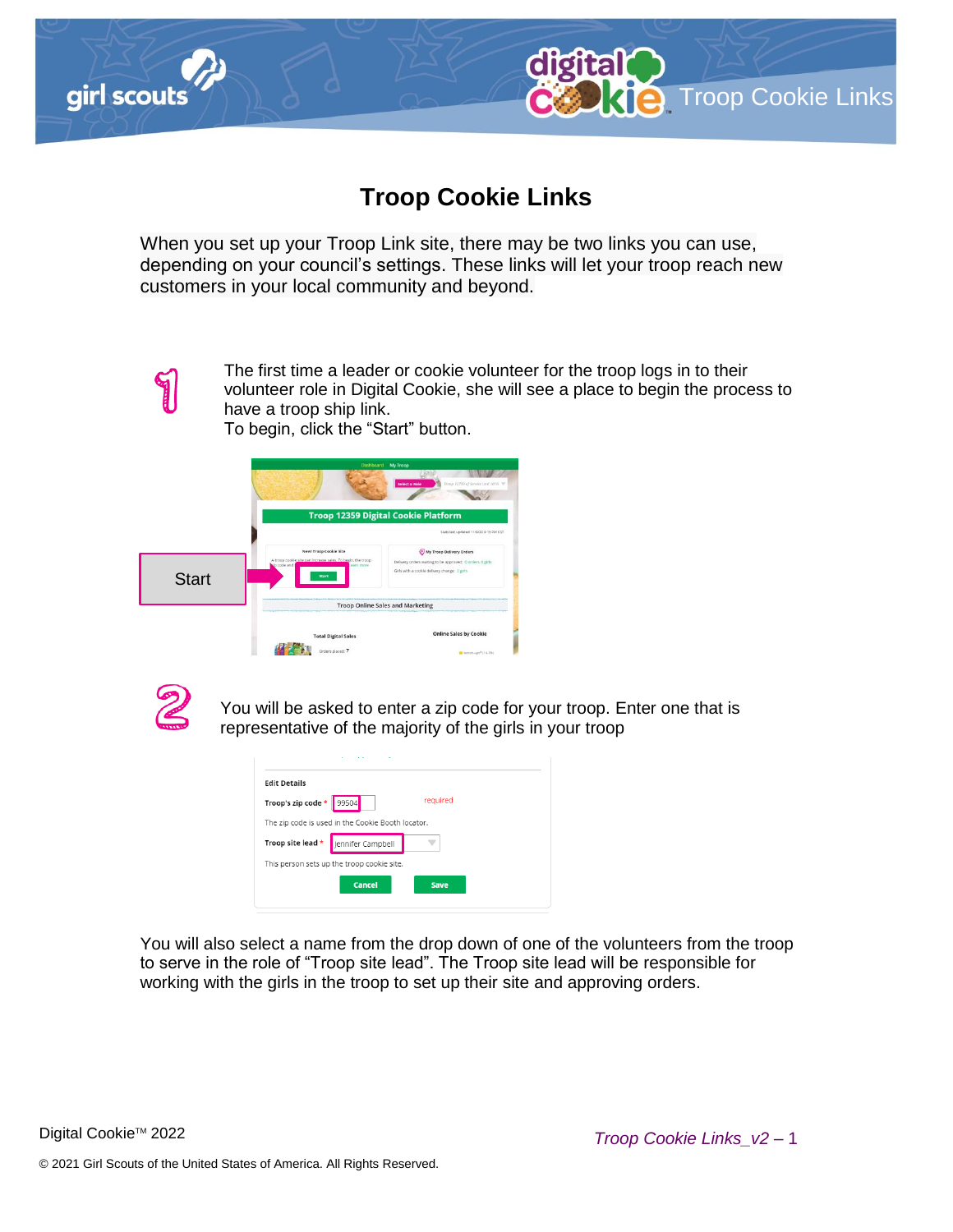



Once the first volunteer for the troop has made those selections, everyone will see the selections that have been made and can change them if needed.

| <b>Troop 12359 Digital Cookie Platform</b>                                                                                      |                                                           |
|---------------------------------------------------------------------------------------------------------------------------------|-----------------------------------------------------------|
|                                                                                                                                 | Stats last updated 10/10/21 11:15 PM CDT                  |
| <b>Troop Cookie Site: Open for Business</b>                                                                                     | ( <sup>o</sup> ) My Troop Delivery Orders                 |
| Published Learn more<br>Status:                                                                                                 | Delivery orders waiting to be approved: 0 orders, 0 girls |
| https://DigitalCookie.GirlScouts.org/scout/troop12359-512?fpkp=1 (j)<br>Troop<br>Cookie Link<br><b>View OR Code</b><br>Enabled: | Girls with a cookie delivery change: None                 |
| Click here to view Troop Shipped Only Link                                                                                      |                                                           |
| Details: Zip: 99504 Lead: Jennifer Campbell<br>Fdit                                                                             |                                                           |
| Troop Calor                                                                                                                     | Troop Rowards                                             |



The Volunteer designated as the Troop Site Lead can login to Digital Cookie and select the "parent" role.

At that point, she will be able to select the Troop as one of her Girl Scouts from the drop down at the top of her page.



She will need to complete the registration process as if the troop were a new girl by signing the Terms & Conditions statements and Girl Pledge, plus registering her name. It is important to leave the Preferred First Name as it appears so that your Troop URL is correct. If there is an issue with the troop number, please contact your Council Customer Care to resolve before proceeding.

|                                               | <b>Girl Account</b> |  |
|-----------------------------------------------|---------------------|--|
| Troop12359 Site                               |                     |  |
| Preferred First Name:*<br>(or use a nickname) | Troop12359          |  |
|                                               | Cancel<br>Save      |  |

After that, the Troop Site Lead will use the "Site Setup" to work with the girls in the troop to create their message and photo/video.

Once the site is published and the council's sale is live, the troop will have two links to use if they wish for the cookie season.

Digital Cookie<sup>™</sup> 2022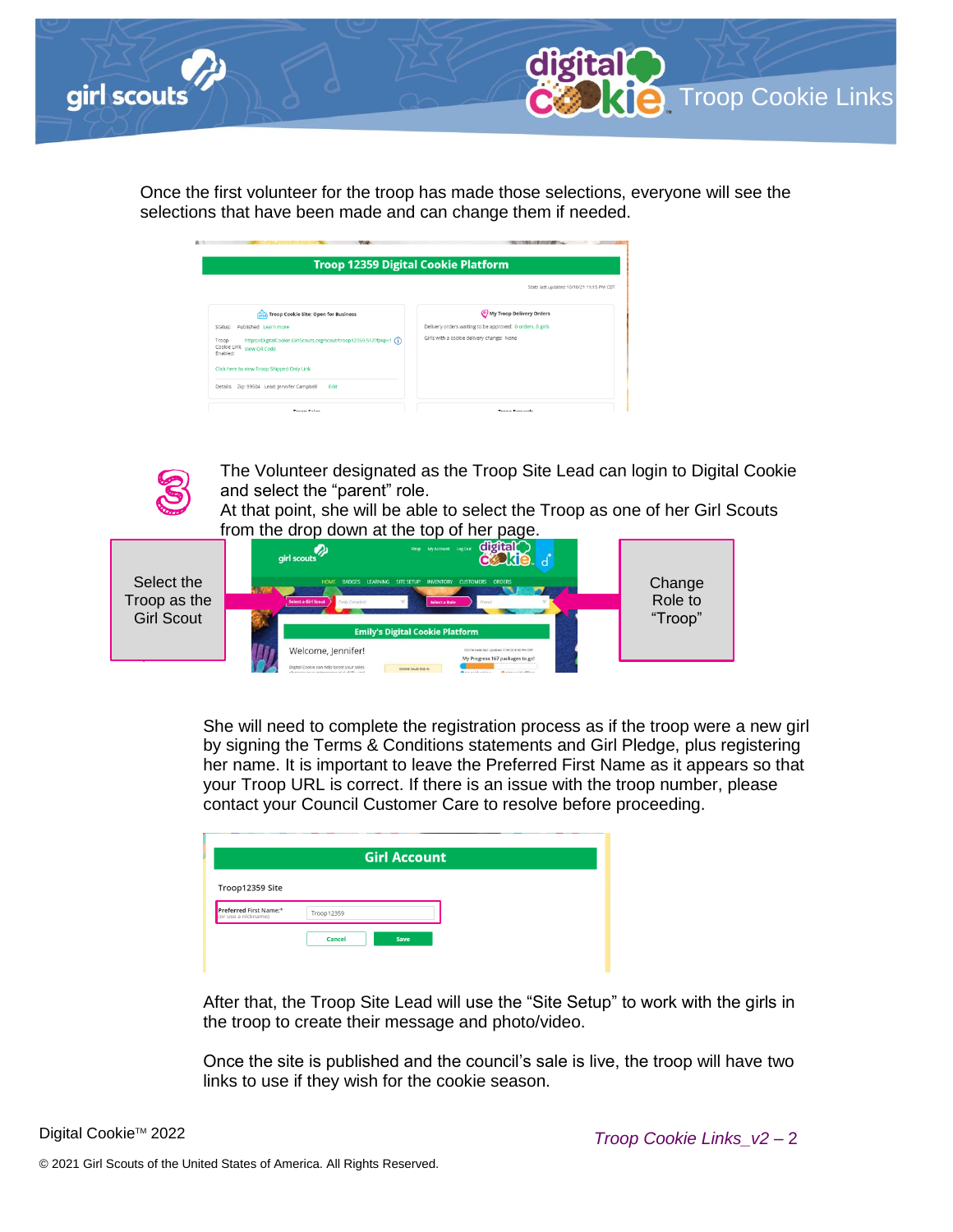

## Troop Cookie Link

From your Troop Dashboard, you may see two links available for your troop. If you only see one, your council has made a decision that the second link is not a good fit for their sale at this time.

If you see both, the main link to use is your Troop Cookie Link.

| <b>Troop 12359 Digital Cookie Platform</b>                                                                                      |                                                           |
|---------------------------------------------------------------------------------------------------------------------------------|-----------------------------------------------------------|
|                                                                                                                                 | Stats last updated 10/10/21 11:15 PM CDT                  |
| Troop Cookie Site: Open for Business                                                                                            | My Troop Delivery Orders                                  |
| Published Learn more<br>Status:                                                                                                 | Delivery orders waiting to be approved: 0 orders, 0 girls |
| https://DigitalCookie.GirlScouts.org/scout/troop12359-512?fpkp=1 (i)<br>Troop<br>Cookie Link<br><b>View OR Code</b><br>Enabled: | Girls with a cookie delivery change: None                 |
| Click here to view Troop Shipped Only Link                                                                                      |                                                           |
| Details: Zip: 99504 Lead: Jennifer Campbell<br>Edit                                                                             |                                                           |

This link will function the same as any girl in the troop's link with Shipping, Donation, Delivery and In Hand (on the app) as options that customers can use when enabled by your Girl Scout Council. You can turn Delivery off for the troop link the same way a caregiver can turn delivery off for her Girl Scout. If pickup is an option in your council, this link will enable customers to select pickup orders as a delivery type. See the Troop Pickup Orders tip sheet for more information.

The Troop Cookie link is available to copy and share and even has a QR code that can be shared. Your Girl Scout Council can provide ideas on how to best use your Troop's Cookie Link.

## Troop Ship Only Link

The Troop Cookie link is your primary link that will handle most of your troop's customer's purchase, but, should you need a shipped/donated only link, you can find this beneath the Troop Cookie Link and if you click on it, you will see the full URL and QR code for this link.

|                                  | Troop Cookie Site: Open for Business<br><b>OPEN</b>                                         |
|----------------------------------|---------------------------------------------------------------------------------------------|
| Status:                          | Published Learn more                                                                        |
| Troop<br>Cookie Link<br>Fnabled: | https://DigitalCookie.GirlScouts.org/scout/troop12359-512?fpkp=1 (i)<br><b>View OR Code</b> |
| Troop                            | https://DigitalCookie.GirlScouts.org/scout/troop12359-512 (j)                               |
| Shipped<br>Only Link<br>Enabled: | <b>View OR Code</b>                                                                         |
|                                  | Hide                                                                                        |

Digital Cookie™ 2022